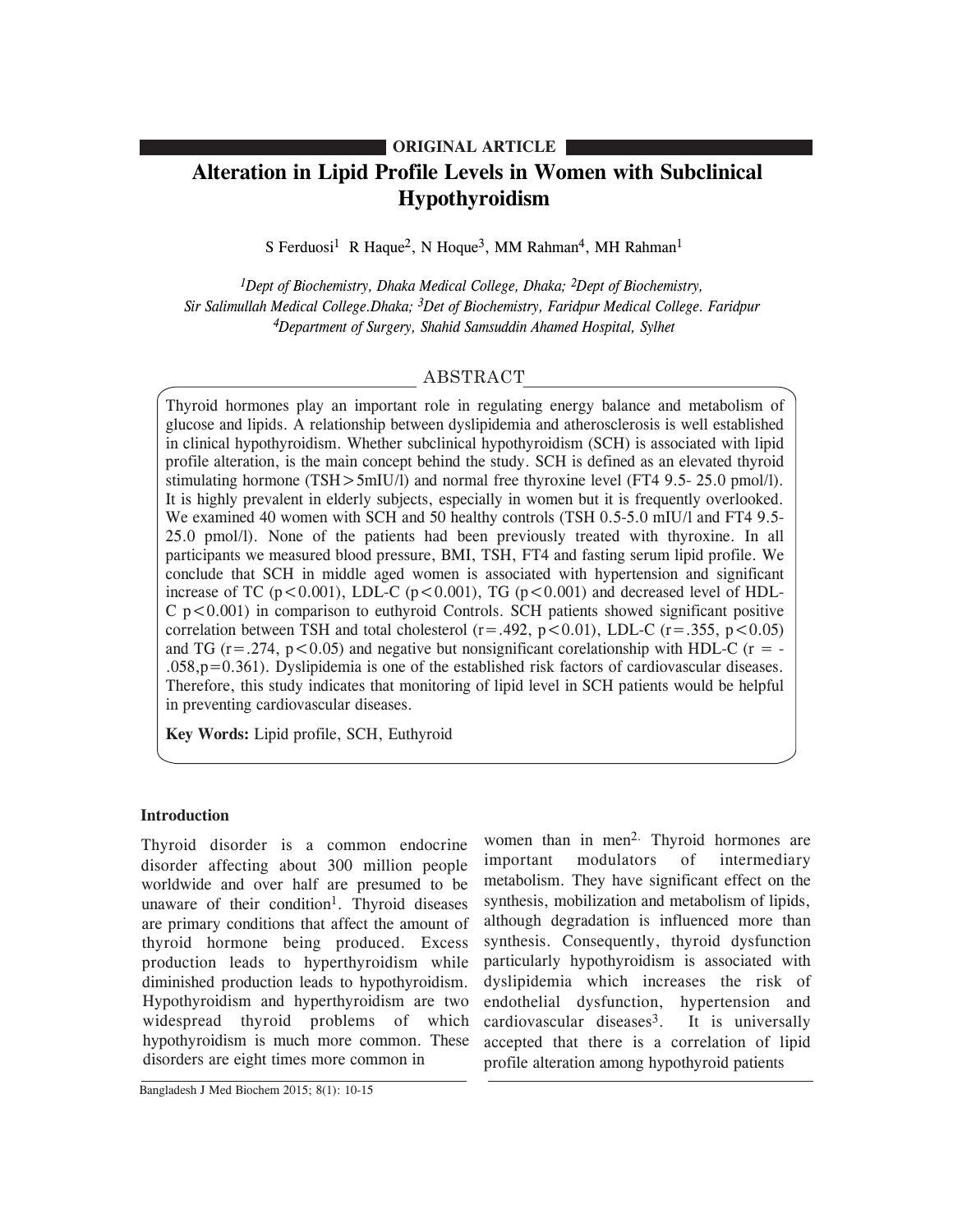Alteration in Lipid Profile Levels in Women with Subclinical Hypothyroidism 11 and 11 and 11 and 11 and 11 and 11 and 11 and 11 and 11 and 11 and 11 and 11 and 12 and 12 and 12 and 12 and 12 and 12 and 12 and 12 and 12 and

and since half century ago, there were documented studies, on whether the dyslipidemia finally leads to cardiovascular diseases4. Overt hypothyroidism may associate with increased risk for cardiovascular diseases (CVDs) as indicated by hypertension, hypercholesterolemia and increased low-density lipoprotein cholesterol (LDL-C) level. However not all patients have hypertension or abnormal lipid profiles, suggesting that other factors may be involved as risk factor for CVDs<sup>5</sup>.

SCH is defined as an asymptomatic condition with small elevation of serum thyroidstimulating hormone (TSH) levels and normal free thyroid hormone6. It is referred to as a state of mild thyroid failure and is essentially a laboratory diagnosis<sup>7</sup>. Such subjects eventually will lead to have lower metabolic rate and clinical manifestation such as overweight, fatigue, hypertension and depression<sup>8</sup>. This condition is more common in the elderly and is found twice as often in women as in men<sup>9</sup>. Uzunlulu et al. noted that only female gender was associated with the presence of SCH<sup>10</sup>.

SCH may be associated with increased risk of coronary artery disease (CAD), peripheral vascular disease and various biochemical abnormalities including increased LDL-C level, increased total cholesterol and serum triglyceride values7. Moreover, it is likely to be a risk factor for atherosclerosis and coronary disease3,5.7. However the controversy persists regarding the lipid profile alterations in SCH and its clinical significance. Some case-control studies, have reported increased levels of serum total cholesterol, triglycerides and LDL-C in subjects with SCH compared with euthyroid controls3,6,8,11,12. Several large cross-sectional studies found no significant differences in total cholesterol, TG or LDL-C between SCH subjects and euthyroid controls $5,7,9$ .

Diseases of thyroid gland are amongst the most abundant endocrine disorder in the world second only to diabetes mellitus<sup>1</sup>. SCH is much more

common than overt hypothyroidism7. Therefore early diagnosis and treatment may prevent the onset of overt hypothyroidism and its associated effects. At present, endocrine diseases are increasing worldwide. Hypothyroidism is the most common thyroid disorder in Bangladesh according to different studies on thyroid disorders in the 'Endocrine Clinic of BSMMU<sup>14</sup>. Frequency of SCH is also documented to be high in Bangladesh ranging from  $4\%$  to  $8.5\%$ <sup>15</sup> and the main bulk comprises the female<sup>16</sup>.

The aim of our study was to estimate serum lipid profile in women with SCH and the relationship between them as there is no such study related to lipid profile changes among these women in Bangladesh.

## **Materials and Methods**

The present cross sectional study was conducted on 90 women in the age range of 20-60 years, visiting the Nuclear Medicine Centre of Dhaka Medical College from July 2010 to May 2011 with suspicion of thyroid disorders. A detailed history with emphasis on symptoms related to impaired thyroid function was recorded. Subclinical hypothyroidism was established on the basis of elevated TSH level  $(>5$ mlU/l) and normal FT4 (9.5-25.0 pmol/l) level, while the patients suffering from overt hypothyro oidism (primary/secondary), undergoing treatment with thyroxine/antithyroid drugs, diabetes mellitus, cardiac or renal diseases, undergoing treatment with antilipidemic drugs, pregnant women and women on oral contraceptives were excluded. Women having normal serum TSH (0.5-5.0 mIU/l) and normal FT4 level were taken as euthyroid controls. The study was carried out in Department of Biochemistry, BSMMU, Dhaka. The research protocol was approved by the Institutional Ethical Committee and informed writen consents were obtained from all the participants.

Blood Pressure was measured twice following standard procedure in sitting position and mean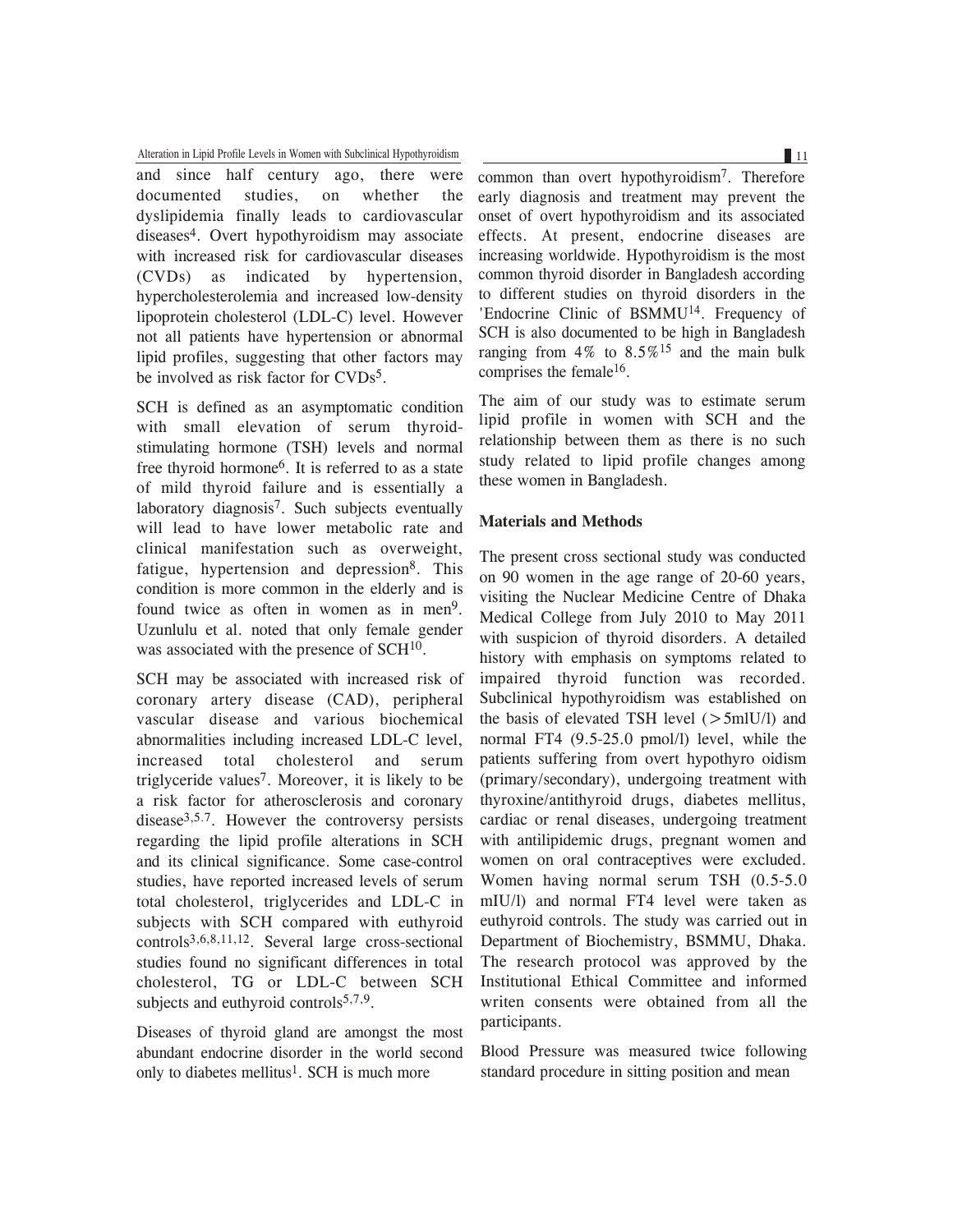## 12 Bangladesh J Med Biochem 2015; 8(1) S Ferduosi, R Haque, N Hoque el al

pressure was taken as blood pressure. Height was measured in cm and weight was measured in kg with light clothings<sup>1</sup> and without footwear. Blood sample was collected in the morning at least after 12-hour overnight fasting. Data was collected in a preformed data collection sheet. For biochemical investigation serum was separated by centrifugation at 3000 rpm for 5 minutes and was stored at 4°C until analysis. TSH, FT4, TC, HDL-C and TG were estimated according to the protocol mentioned in the test kits from HUMAN, Germany.

The normal reference ranges according to the kits are: TSH (0.5-5.0 mIU/L), FT4 (9.5-25.0 pmol/L). Normal values for lipid profile parameters are total cholesterol (150-220 mg/dl), triglyceride (100-150 mg/dl), HDL-C  $(> 50 \text{ mg/dl})$ , LDL-C  $(< -130 \text{ mg/dl})^8$ .

#### **Statistical Analysis**

Data were analyzed using software program SPSS (Statisical Package for Social Sciences) for Windows version 19.0. The result was expressed as  $mean + SD$ . The statistical difference was evaluated by Students't' test and Pearson correlation coefficient test at  $p < 0.05$ . was considered statistically significant.

#### **Results**

A total 90 subjects were enrolled for the study. All were females. They were classified into Euthyroid and Subclinical hypothyroid (SCH) according to their serum TSH and FT4 status. Table I shows the distribution of the study subjects according to age. Majority of the study subjects in the Euthyroid group and Hypothyroid group we are in the age group 31- 40 yrs. Mean age for euthyroid and SCH was  $37.72 \pm 10.33$  yrs and  $36.85 \pm 10.38$  yrs respectively.

**Table I:** Distribution of euthyroid and SCH patients on the basis of age

|           | Age (years) Euthyroid( $n=40$ ) | $SCH(n=50)$ |
|-----------|---------------------------------|-------------|
| $20 - 30$ | 15                              | 10          |
| $30-40$   | 20                              | 16          |
| $40 - 50$ | 10                              | 11          |
| $50-60$   | 5                               | 3           |
| Total     | 50                              | 40          |

Table II shows the comparison of BMI, systolic bloods pressure (SBP), diastolic blood pressure (DBP) and serum lipid profile parameters between euthyroid and SCH subjects by unpaired 't' test. SBP, DBP, serum triglyceride, serum total cholesterol, LDL- cholesterol were found significantly higher in the SCH group compared to the Euthyroid group. On the other hand HDL-C was significantly higher in the Euthyroid group.

**Table II:** Comparison of BMI, blood pressure, TSH, FT 4 and lipid profile parameters between euthyroid and SCH subjects

| Variable                          | Euthyroid $(n=50)$<br>$mean \pm SD$ | $SCH(n=40)$<br>$mean \pm SD$ | p value |
|-----------------------------------|-------------------------------------|------------------------------|---------|
| BMI (Body mass index)             | $24.2 \pm 2.5$                      | $28.0 \pm 2.9$               | < 0.01  |
| SBP (Systolic blood pressure)     | $116.4 \pm 9.9$                     | $125.2 \pm 11.8$             | < 0.01  |
| DBP (Diastolic blood<br>pressure) | $76.4 \pm 6.5$                      | $83.4\pm 0.87$               | < 0.01  |
| <b>TSH</b>                        | $2.53 \pm .582$                     | $11.28\pm4.03$               | < 0.01  |
| FT4                               | $15.33 \pm 3.33$                    | 13.43±2.57                   | >0.05   |
| Triglyceride                      | $118.76\pm34.42$                    | $166.27\pm47.08$             | < 0.01  |
| Total cholesterol                 | 175.78±22.69                        | $212.33 \pm 20.66$           | < 0.01  |
| HDL-Cholesterol                   | $44.02\pm6.82$                      | $40.53 \pm 7.19$             | < 0.01  |
| LDL - Cholesterol                 | $108.56 \pm 20.92$                  | 138.00±19.58                 | < 0.01  |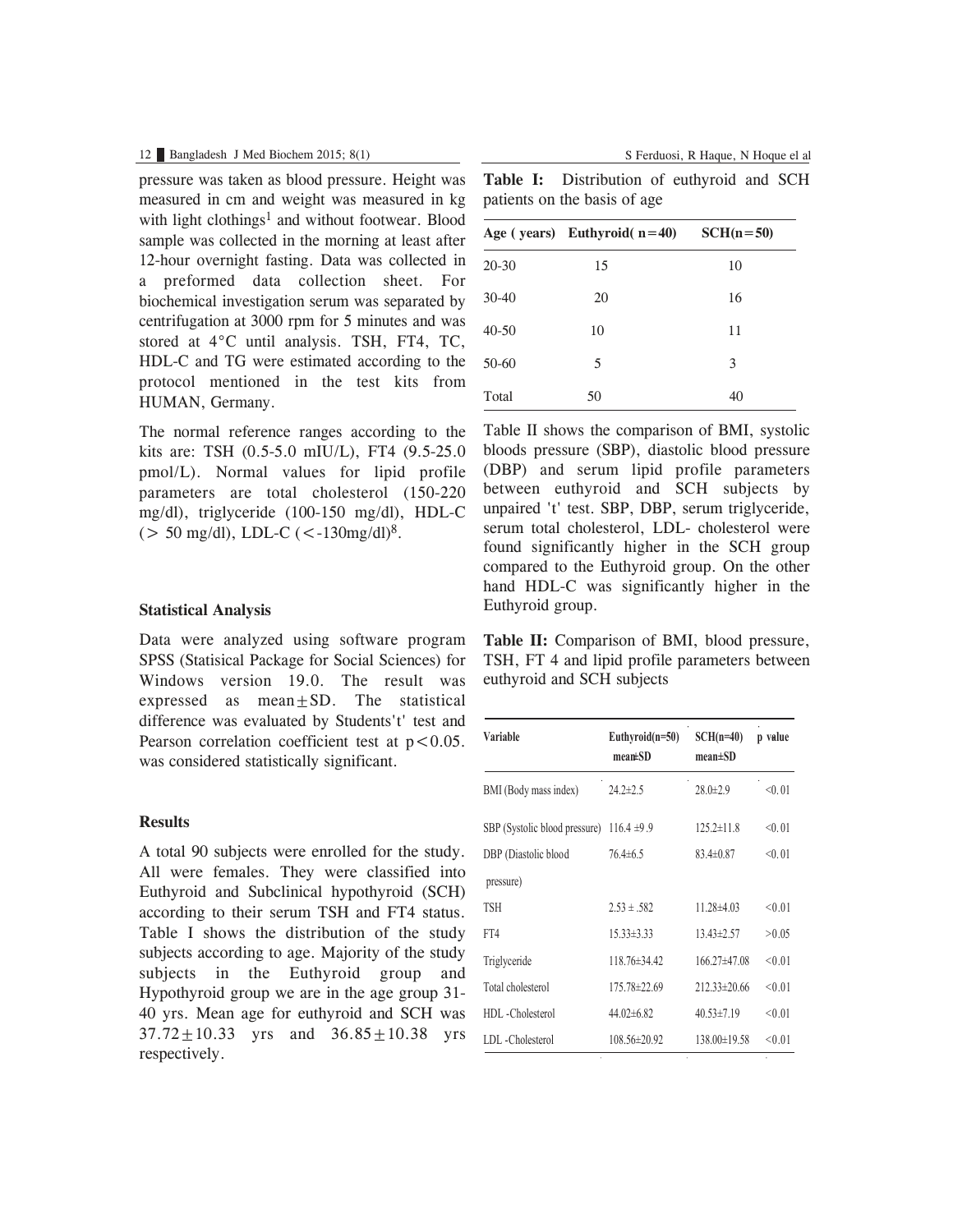Alteration in lipid profile levels in women with subclinical 13

**Table III:** Pearson Correlation Co-efficient between TSH, FT4 and lipid profile

|  | TC. |                                                              | LDL-C HDL-C TG |  |
|--|-----|--------------------------------------------------------------|----------------|--|
|  |     | SCH TSH ** .492 (.001) .355 (.012) -.058 (.361) *.274 (.043) |                |  |
|  |     | FT4 $.202(.105)$ $.245(.064)$ $.024(.442)$ $.137(.200)$      |                |  |

\*\*Correlation is significant at 0.01 levels (1-tailed) \*Correlation is significant at 0.05 level (1-tailed)

Subclinical hypothyroid patients showed significant positive correlation between TSH and total cholesterol  $(r=0.492)$ , triglycerides  $(r=0.274)$  and LDL-C  $(r=0.355)$ , negative corelationship with HDL-C  $(r = -0.058)$ .



**Fig-1:** Correlation between TSH and total cholesterol



**Fig 2:** Correlation between TSH and serum LDL-C



**Fig 3:** Correlation between TSH and serum HDL-C



**Fig 4:** Correlation between TSH and serum TG

## **Discussion**

Hypothyroidism is a progressive disorder presenting with different degrees of thyroid failure and metabolic consequences. The correlation between lipid profile changes and overt hypothyroidism is well established. However, lipid profile alterations in SCH are controversial; some reports showing positive correlation and prompt reversal of changes following treatment <sup>7</sup> and few studies refuting any correlation between the two5,9. In this study 40 newly diagnosed women of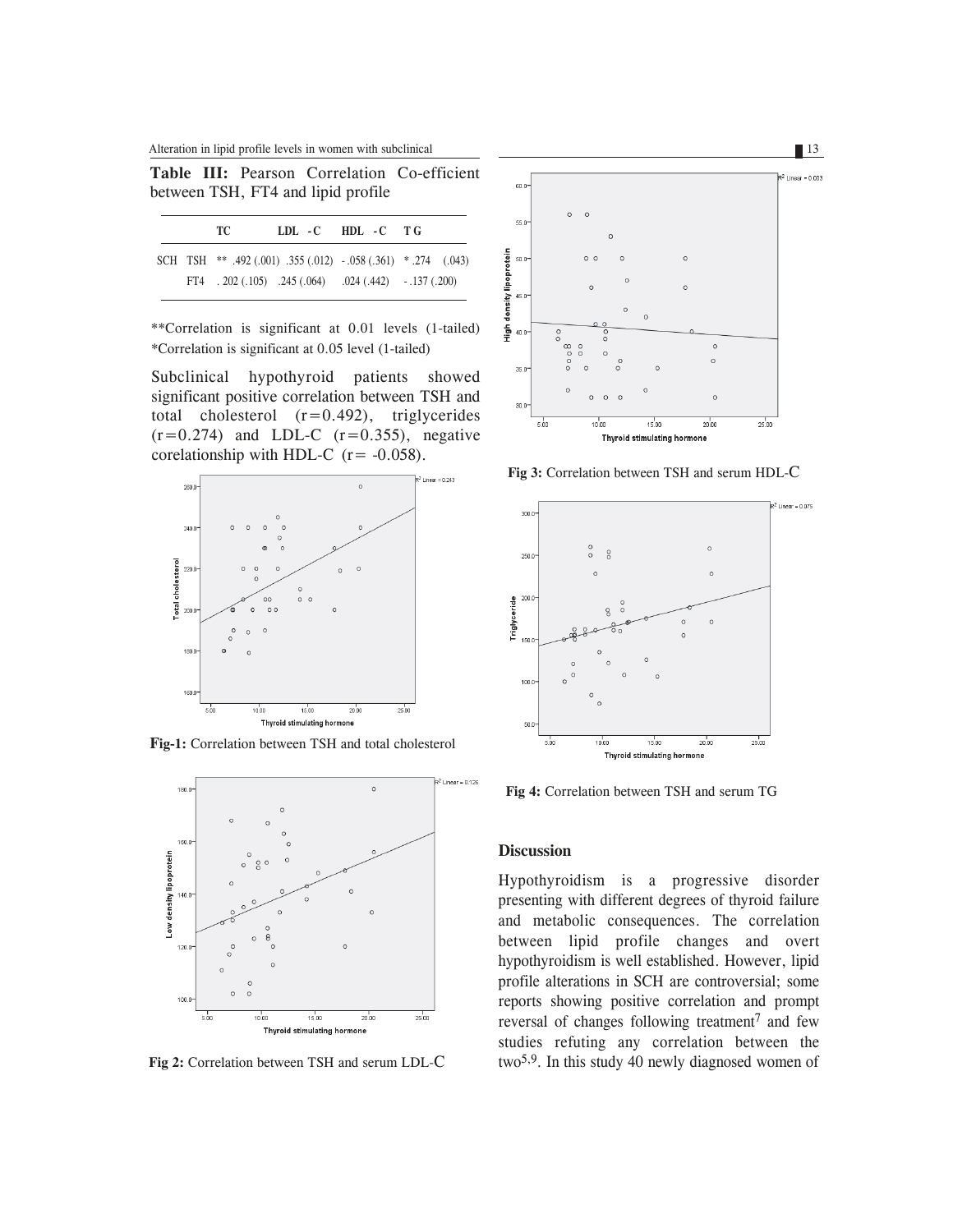#### 14 Bangladesh J Med Biochem 2015; 8(1) S Ferduosi, R Haque, N Hoque el al

subclinical hypothyroidism and 50 women of euthyroid control were enrolled. The prevalence of hypothyroidism was found higher in the age group 30-50 years which is in accordance with the findings by Regmi et al.<sup>3</sup> while Huesten et al.<sup>9</sup> noted that, by the age of 65 years the overall prevalence of the disorder is more among in females than among males. This may be either due to lesser number of elderly patients being referred for the test or the symptoms of hypothyroidism are often confused with normal ageing process and coexisting diseases which may result in greater number of elderly patients being undiagnosed. Mean values of systolic and diastolic blood pressure were found higher in SCH patients versus controls in our study which corresponds to the findings of a study done by Uzunlulu et al.<sup>10</sup> But Luboshitzky et al.<sup>5</sup> reported only increased mean systolic blood pressure in SCH cases.

In this study, all the parameters of lipid profile i.e., TC, LDL-C, TG except HDL-C were found increased in SCH, while concentration of HDL-C was decreased in subjects with SCH as compared to euthyroid Controls and the differences were statistically significant. Many researchers found higher and significant level of TC, LDL-C and TG level compared to euthyroid controls3,6,8,11,12. But few authors found no significant difference in lipid profile between SCH patients and euthyroid Controls<sup>7,9</sup>.

It is well known that thyroid hormone has pervasive effects on the transport of the plasma lipoproteins. Cholesterol and LDL-C typically accumulate in the plasma of patients with hypothyroidism because thyroid hormone stimulates LDL-C receptor activity, resulting in decreased catabolism of LDL-C and IDL $6,17$ . According to Duntas<sup>18</sup> increase of TC and LDL-C can be attributed to the effect of thyroid hormone on expression of LDL receptors and CYP7A, a rate limiting enzyme in bile acid synthesis. Decreased thyroid function not only increases the number of LDL particles but also promote LDL oxidation, thereby increasing the risk of atherosclerosis3.

A significant increase in serum triglycerides level in our study is in agreement with the reports by Singh et al.<sup>7</sup> and Regmi et al.<sup>3</sup> This increase may be due to decreased activity of lipoprotein lipase that is responsible for the clearance of TG rich lipoproteins<sup>3</sup> or decrease in plasma post heparin lipolytic activity in the hypothyroid state accounting for raised TG level<sup>19</sup>. But Waterhouse et al.<sup>20</sup> found impaired level of TG, but unchanged level of TG was also reported.6 The mean fasting HDL-C was significantly lower in SCH group compared to euthyroid controls, which is supported by some authors<sup>7,11,</sup> while Regmi et al.<sup>3</sup> found increased level of HDL-C in SCH patients. In some previous studies, HDL-C has been reported to be unchanged among SCH patients<sup>5,6,9</sup>. There may be involvement of dietary or physical activity factors which may be responsible for the lower values yielded in this study.

Positive correlation was observed between TSH and TC  $(P=.001)$ , TSH and LDL-C  $(p=.012)$ and TSH and TG  $(p=.043)$  and negative correlation between TSH and HDL-C  $(p=.361)$ . These findings are consistent with the findings of many others<sup>6,11,12</sup>. Non significant relationship was observed between FT4 and lipid parameters in SCH patients.

## **Conclusion**

It may be concluded that SCH is associated with an atherogenic lipid and lipoprotein profile, characterized by an increased concentration of TC, LDL-C and TG and by decreased HDL-C level. This may accelerate the risk of atherosclerosis and coronary artery diseases in patients with SCH. It was also observed that the abnormal lipid pattern is fully reversed to normal by treatment with thyroxine. So, monitoring of lipid profile in patients of SCH is necessary along with substitution therapy to prevent the cardiovascular risk from dyslipidemia.